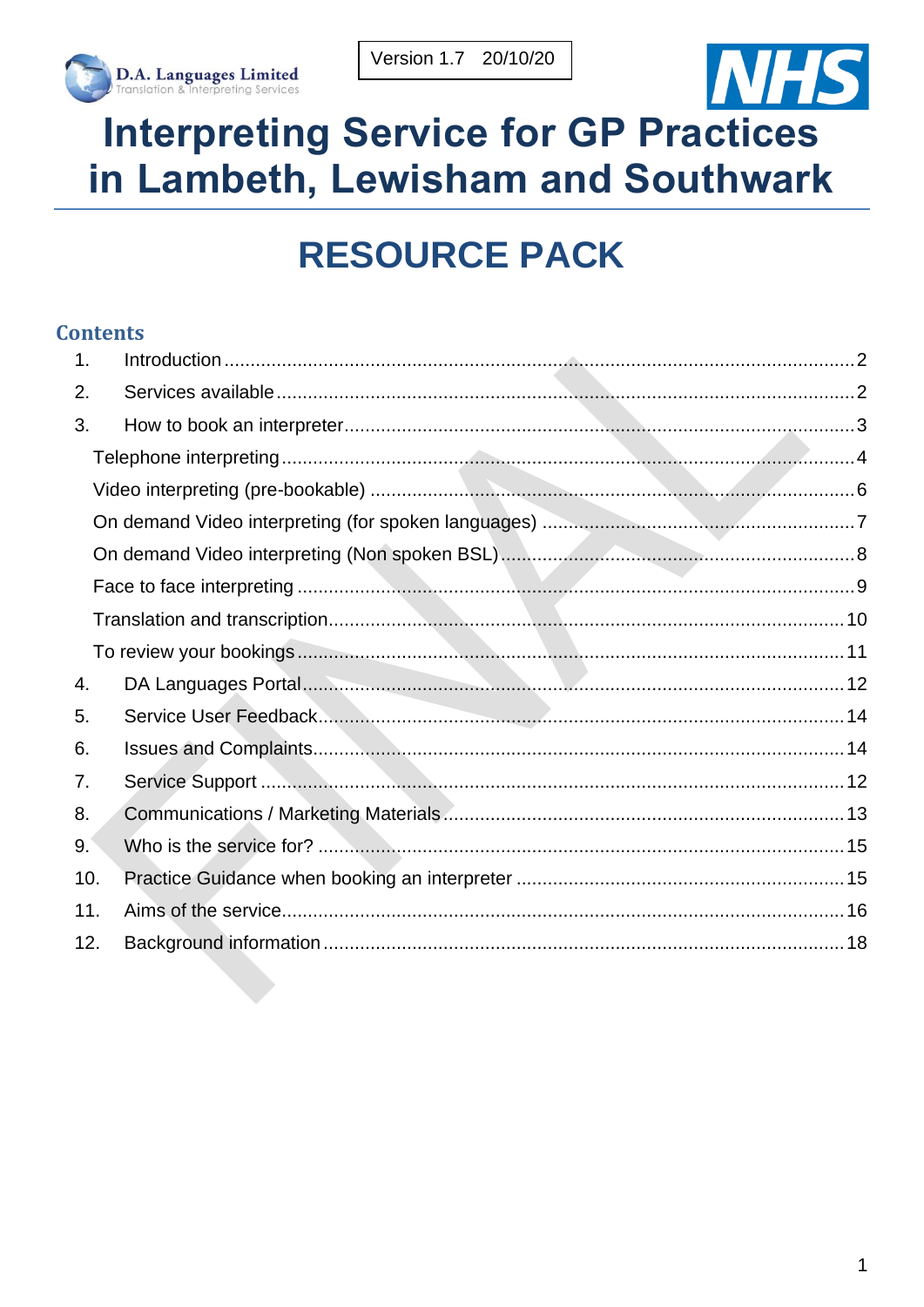



## <span id="page-1-0"></span>**1. Introduction**

In March 2020, we changed the way we book interpreters in general practice across Lambeth, Lewisham and Southwark.

If you have a patient who requires an interpreter, then you can book a linguist with our new language service provider DA Languages.

## <span id="page-1-1"></span>**2. Services available**

The following interpreting service types are available through DA Languages:



The aim of each service is to break down communication barriers and provide vital care to patients in each practice.

- Telephone, video and face-to-face interpreting all involve the provision of an interpreter in the patients' native language, either in person or virtually.
- Video and telephone are virtual provisions and accessed completely on demand, allowing patients to hear or see the interpreter to bridge the communication gap.
- Face-to-face interpreting is where the interpreter is physically present during the appointment to support the communication between staff and patients.
- **ALL** interpreters are impartial and should not offer any support outside of communication needs.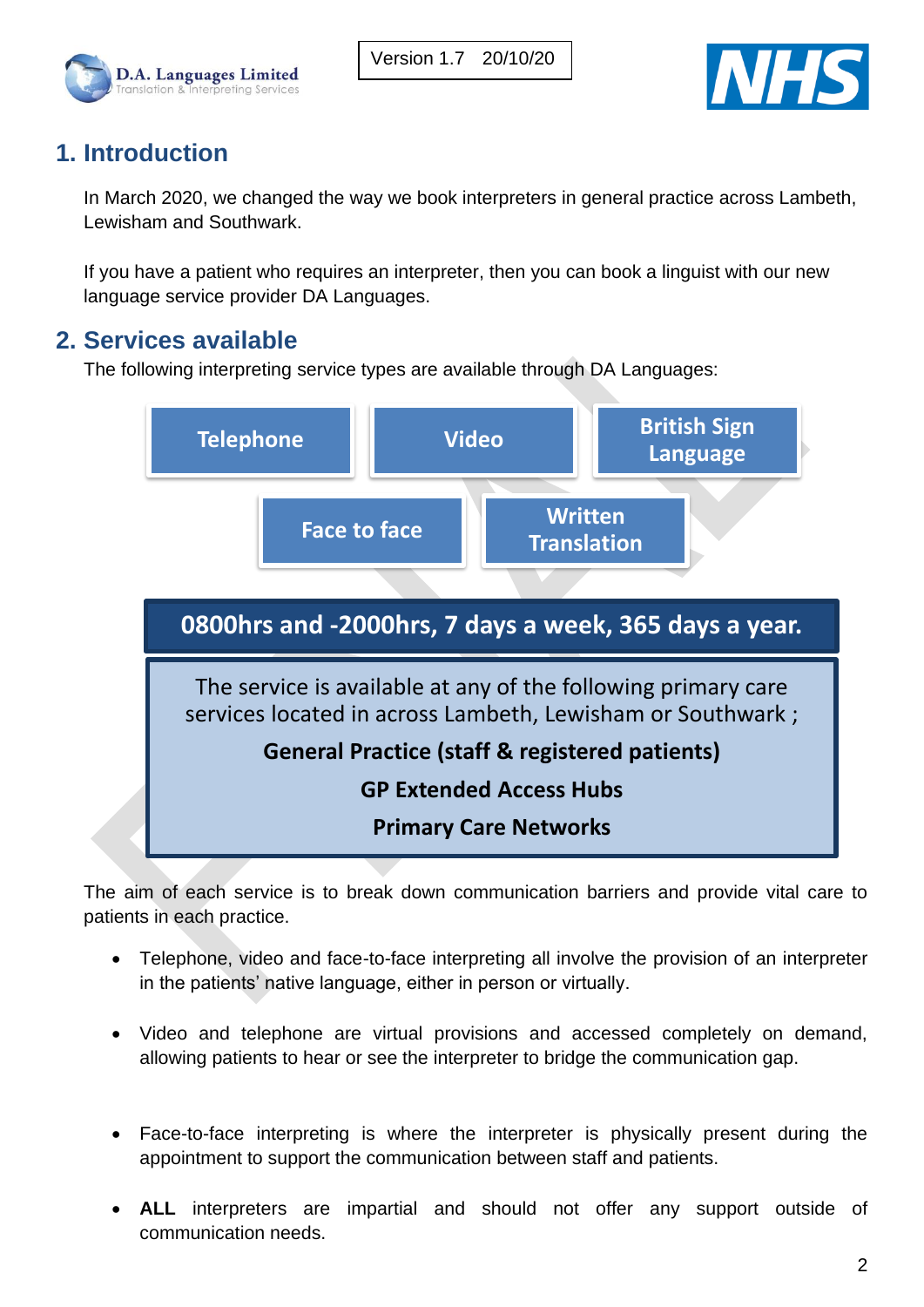



## <span id="page-2-0"></span>**3. How to book an interpreter**

This section provides guidance on how to book an interpreter within GP practices across Lambeth, Southwark and Lewisham.

| <b>Interpreting Request</b>                      | How to request it                                                                                     |  |
|--------------------------------------------------|-------------------------------------------------------------------------------------------------------|--|
| <b>Telephone Interpreting</b>                    | Call 0330 088 2443<br>See further information below                                                   |  |
| On demand Video for Spoken<br>Languages          | https://www.weyivideo.com/client/Login.aspx?Company<br><u>=dalanguages</u>                            |  |
| <b>On demand Video for Non-</b><br><b>Spoken</b> | https://portal.starleaf.com/webrtc?name=dalanguages&tar<br>get=dalanguages%40interpreterslive.call.sl |  |
| <b>Video Interpreting (inc BSL)</b>              | Via the DA Languages Portal                                                                           |  |
| Face to Face Interpreting (inc.<br><b>BSL)</b>   | link.dalanguages.co.uk<br>For further information on how to access                                    |  |
| <b>Translation Services</b>                      | the portal can be found located later in this<br>guide.                                               |  |

Please see the communications section of this guidance for information on how to access quick 'how to' guides and promotional marketing materials for patients.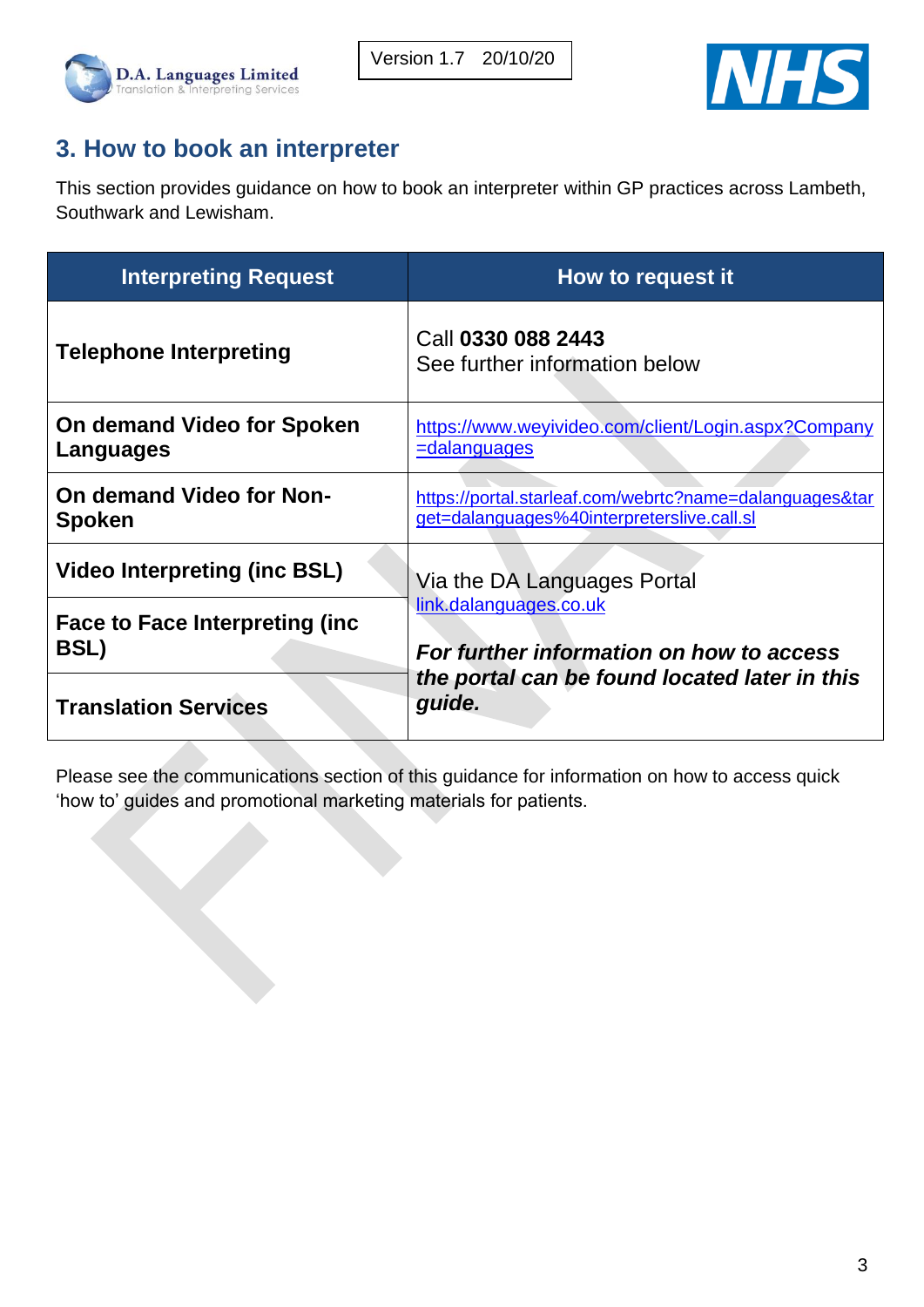



## **Telephone interpreting**

<span id="page-3-0"></span>Telephone interpreting is **completely on demand** – you do **NOT** need to pre-book this service.

The following provides a summary of how to book a telephone interpreter.

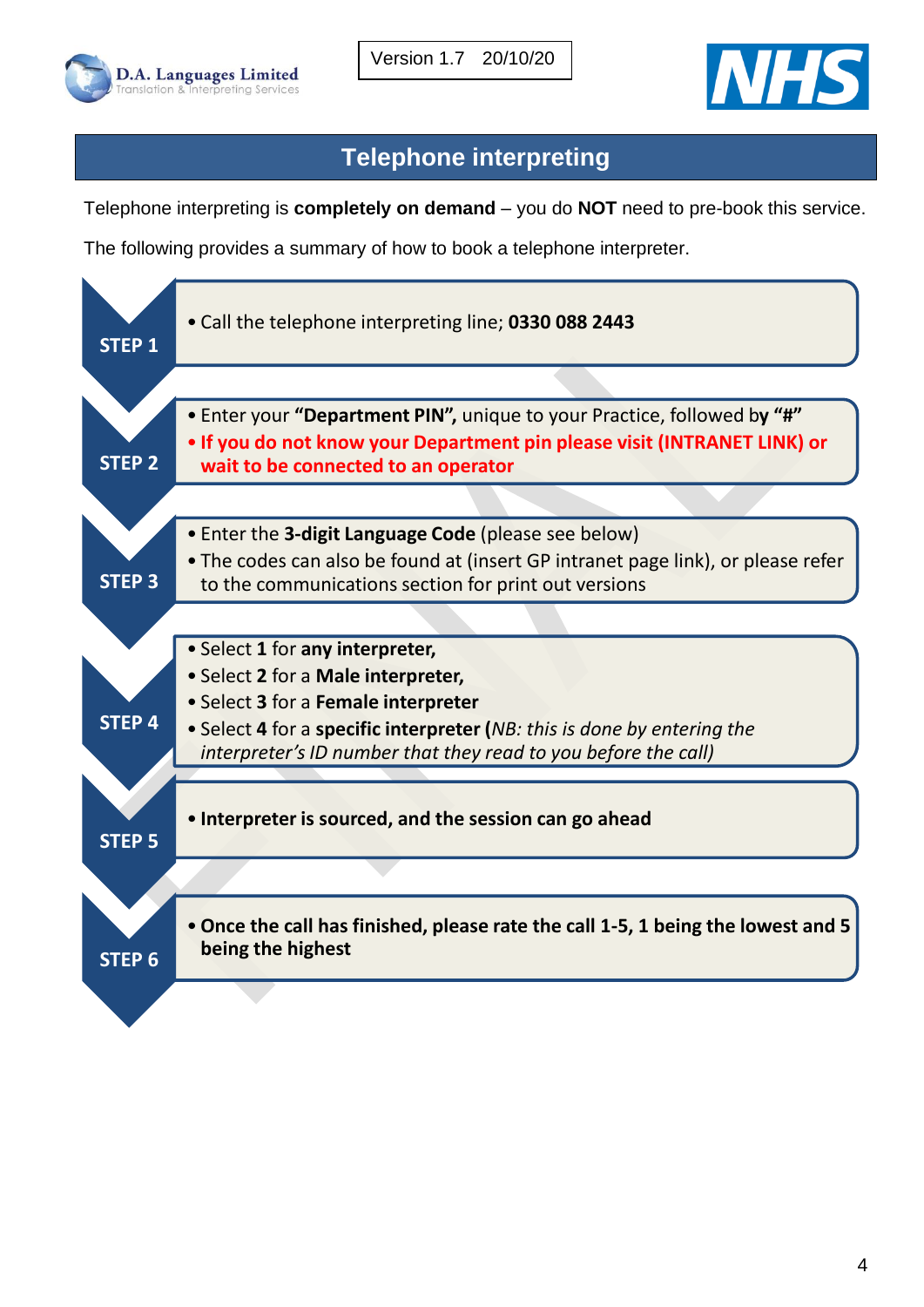

## **LANGUAGE CODE IDENTIFIER**

| Top 20 most popular languages - in alphabetical order |      |           |      |                  |      |          |      |
|-------------------------------------------------------|------|-----------|------|------------------|------|----------|------|
| Language                                              | Code | Language  | Code | Language         | Code | Language | Code |
| Albanian                                              | 065  | Czech     | 024  | Kurdish (Sorani) | 025  | Romanian | 029  |
| Arabic                                                | 013  | French    | 048  | Mandarin         | 046  | Slovak   | 018  |
| Bengali                                               | 076  | Gujarati  | 054  | Polish           | 075  | Spanish  | 038  |
| <b>Bulgarian</b>                                      | 040  | Hungarian | 019  | Portuguese       | 077  | Turkish  | 066  |
| Cantonese                                             | 061  | Italian   | 008  | Punjabi          | 033  | Urdu     | 014  |

| Language                 | Code | Language       | Code | Language         | Code | Language         | Code |
|--------------------------|------|----------------|------|------------------|------|------------------|------|
| Afghan Pashtu            | 216  | German         | 002  | Lingala          | 026  | Sinhalese        | 016  |
| Afrikaans                | 211  | Greek          | 027  | Lithuanian       | 020  | Slovenian        | 230  |
| Albanian                 | 065  |                |      | Luganda          | 010  | Somali           | 053  |
| Amharic                  | 004  | Hausa          | 121  |                  |      | Soninke          | 238  |
| Armenian                 | 035  | Hebrew         | 221  | Macedonian       | 031  | Swahili          | 041  |
| Azeri                    | 006  | Hindi          | 032  | Malay            | 205  | Swedish          | 042  |
|                          |      |                |      | Malayalam        | 123  | Sylheti          | 111  |
| <b>Bambara</b>           | 087  | Ibibio         | 131  | <b>Malinke</b>   | 055  |                  |      |
| <b>Bassa</b>             | 223  | Igbo           | 240  | Mandinka         | 053  | Tagalog          | 212  |
| <b>Belarusian</b>        | 037  | Indebele       | 049  | Mashi            | 056  | <b>Taiwanese</b> | 102  |
| <b>Bosnian</b>           | 100  | Indonesian     | 129  | <b>Mauritian</b> | 235  | Tamil            | 051  |
|                          |      |                |      | Creole           |      |                  |      |
| <b>Bravanese</b>         | 241  |                |      | Mina             | 069  | Telugu           | 125  |
| <b>Burmese</b>           | 231  | Japanese       | 122  | Mirpuri          | 101  | Thai             | 120  |
|                          |      |                |      | Moldovan         | 073  | <b>Tigre</b>     | 038  |
| Catalan                  | 213  | Kannada        | 203  | Mongolian        | 218  | Tigrinya         | 022  |
| <b>Congolese Swahili</b> | 201  | Khassonke      | 099  |                  |      | Tswana           | 208  |
| Croatian                 | 106  | Khmer          | 232  | Nepalese         | 030  | Turkish-         | 209  |
|                          |      |                |      |                  |      | Cypriot          |      |
|                          |      | Kibajuni       | 086  | Norwegian        | 227  | <b>Turkmen</b>   | 229  |
| Danish                   | 217  | Kibernbe       | 204  |                  |      | Turi             | 219  |
| Dari                     | 043  | Kikongo        | 096  | Oromo            | 090  |                  |      |
| Dioula                   | 007  | Kinyawanda     | 058  |                  |      | Ukrainian        | 060  |
| Dutch                    | 104  |                |      | Pahari           | 052  | <b>Uzbek</b>     | 242  |
|                          |      | Kituba         | 127  | Pashto           | 015  |                  |      |
| Estonian                 | 228  | Konkani        | 224  | Pativa           | 107  | Vietnamese       | 034  |
| Ewe                      | 064  | Korean         | 071  |                  |      |                  |      |
|                          |      | Kosovan        | 210  | Russian          | 074  | Wolof            | 057  |
| Farsi                    | 012  | Krio           | 011  |                  |      |                  |      |
| Filipino                 | 202  | <b>Kurdish</b> | 021  | Sanskrit         | 092  | Xhosa            | 094  |
|                          |      | <b>Bahdini</b> |      |                  |      |                  |      |
| Finnish                  | 233  | Kurdish        | 059  | Seraki           | 128  | Yiddish          | 236  |
|                          |      | Kurmanji       |      |                  |      |                  |      |
| 103<br>Flemish           |      |                |      | Serbian          | 108  |                  |      |
| Fula/Foulani/Poular      | 062  | Lari           | 088  | Sethoso          | 206  | Zaghawa          | 225  |
| Georgian                 | 080  | Latvian        | 079  | Shona            | 207  | Zulu             | 028  |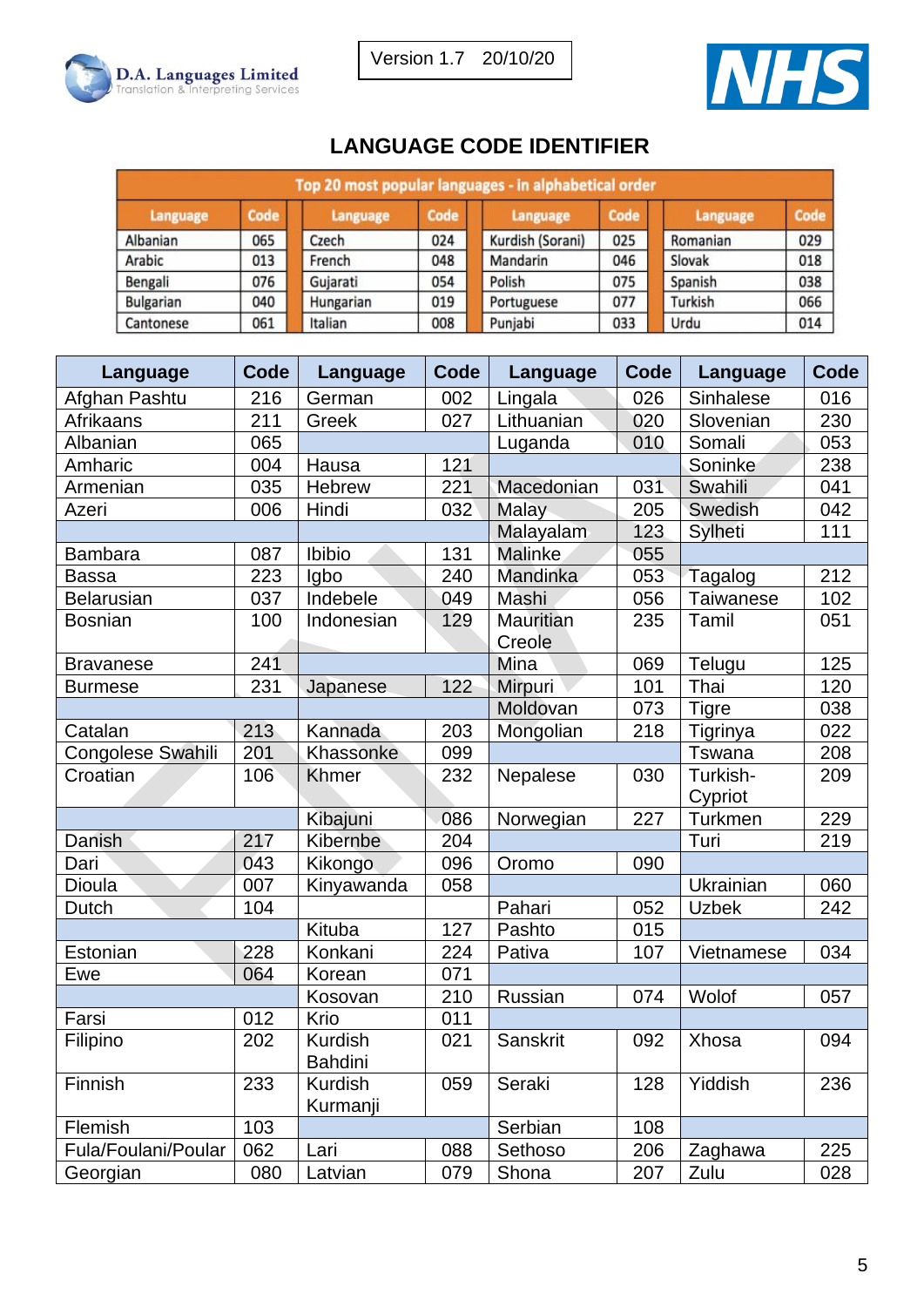



## **Video interpreting (pre-bookable)**

L

<span id="page-5-0"></span>

If you have any questions about the booking, or are having connection difficulties, please email the bookings team at **[dalvriappointments@dalanguages.co.uk](mailto:dalvriappointments@dalanguages.co.uk)** – we have dedicated staff who will be able to help you straight away and it will save you waiting to get through to the team via phone.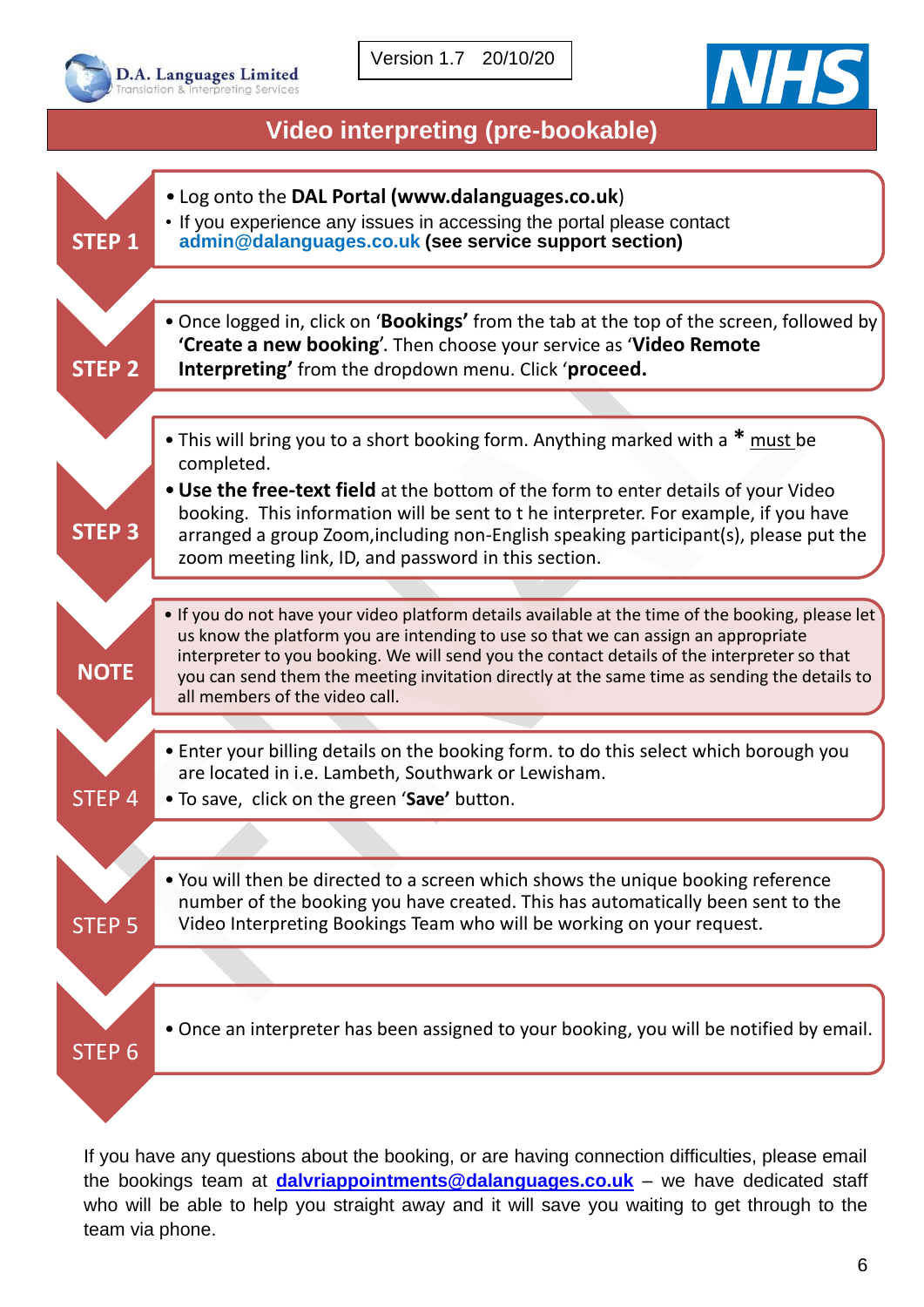



# **On demand Video interpreting (for spoken languages)**

<span id="page-6-0"></span>This service allows you to have immediate access to an interpreter for spoken languages

You **do not** need to pre-book to use this service.

The on-demand service can be accessed on a mobile / tablet or via the web at; <https://www.weyivideo.com/client/Login.aspx?Company=dalanguages>

To connect to an interpreter, please follow this few simple steps:

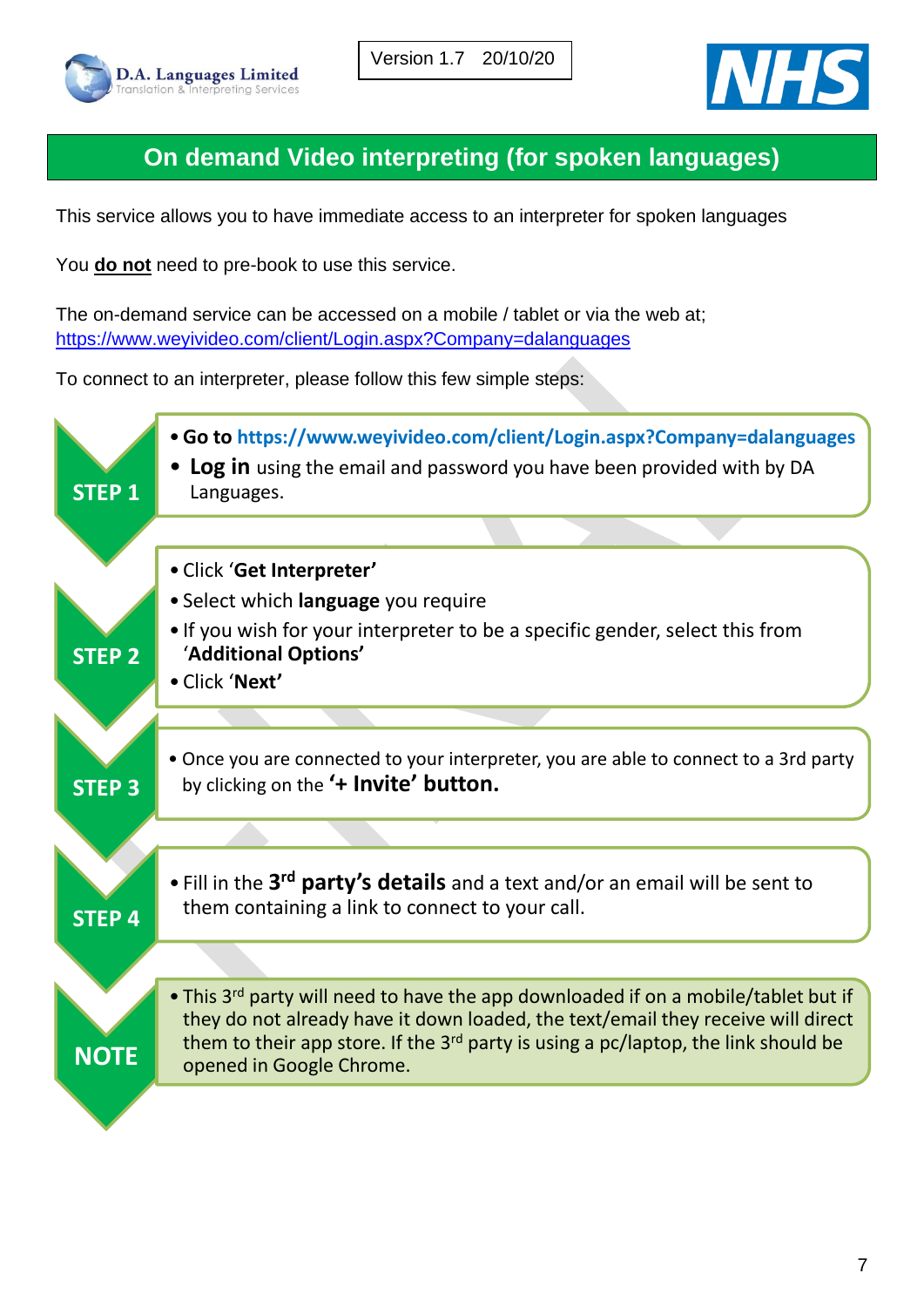



# **On demand Video interpreting (Non spoken BSL)**

<span id="page-7-0"></span>This service allows you to have immediate access to an interpreter for spoken languages. You **do not** need to pre-book to use this service.

To use our on-demand BSL Video service you have to be registered.

# **To register:**

- Please email DA Languages [\(denise.doherty@dalanguages.co.uk\)](mailto:denise.doherty@dalanguages.co.uk) representative of the email addresses of the staff members who wish to use this service.
- Their emails will be added to our directory so that when they call through, we can provide them with BSL Video Interpreting services straight away.
- All registered participants will be sent a 6-digit one time code which is required for signing in.

# **To Access:**

You can downloaded the StarLeaf application **StarLeaf** onto a mobile/tablet device from the App Store or Google Play store or access it from your internet browser.

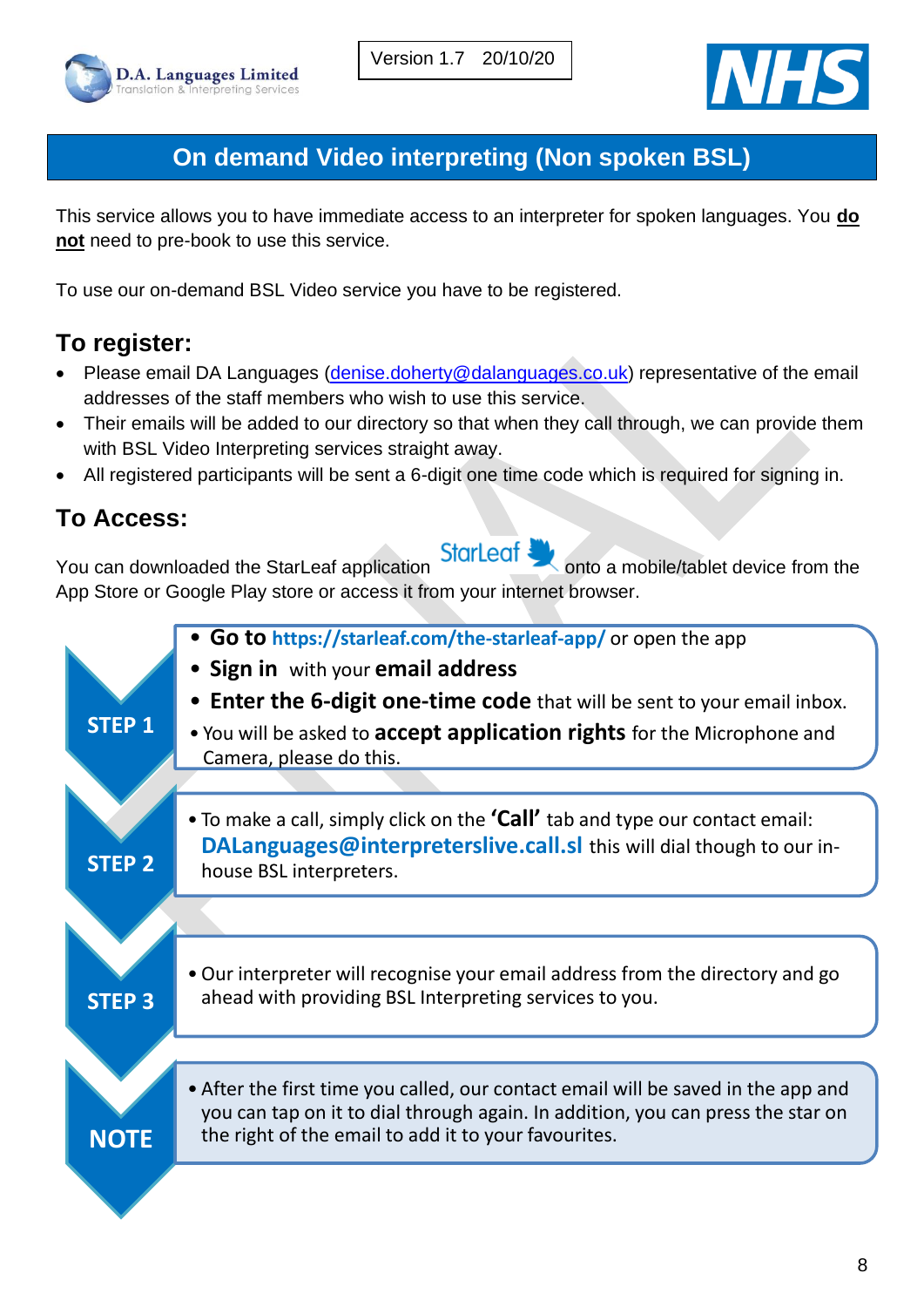



# **Face to face interpreting**

<span id="page-8-0"></span>Face to Face interpreting requires you to **pre-book** an interpreter.

All requests for a face to face interpreter are required to be made via the DAL Portal [\(https://link.dalanguages.co.uk\)](https://link.dalanguages.co.uk/).

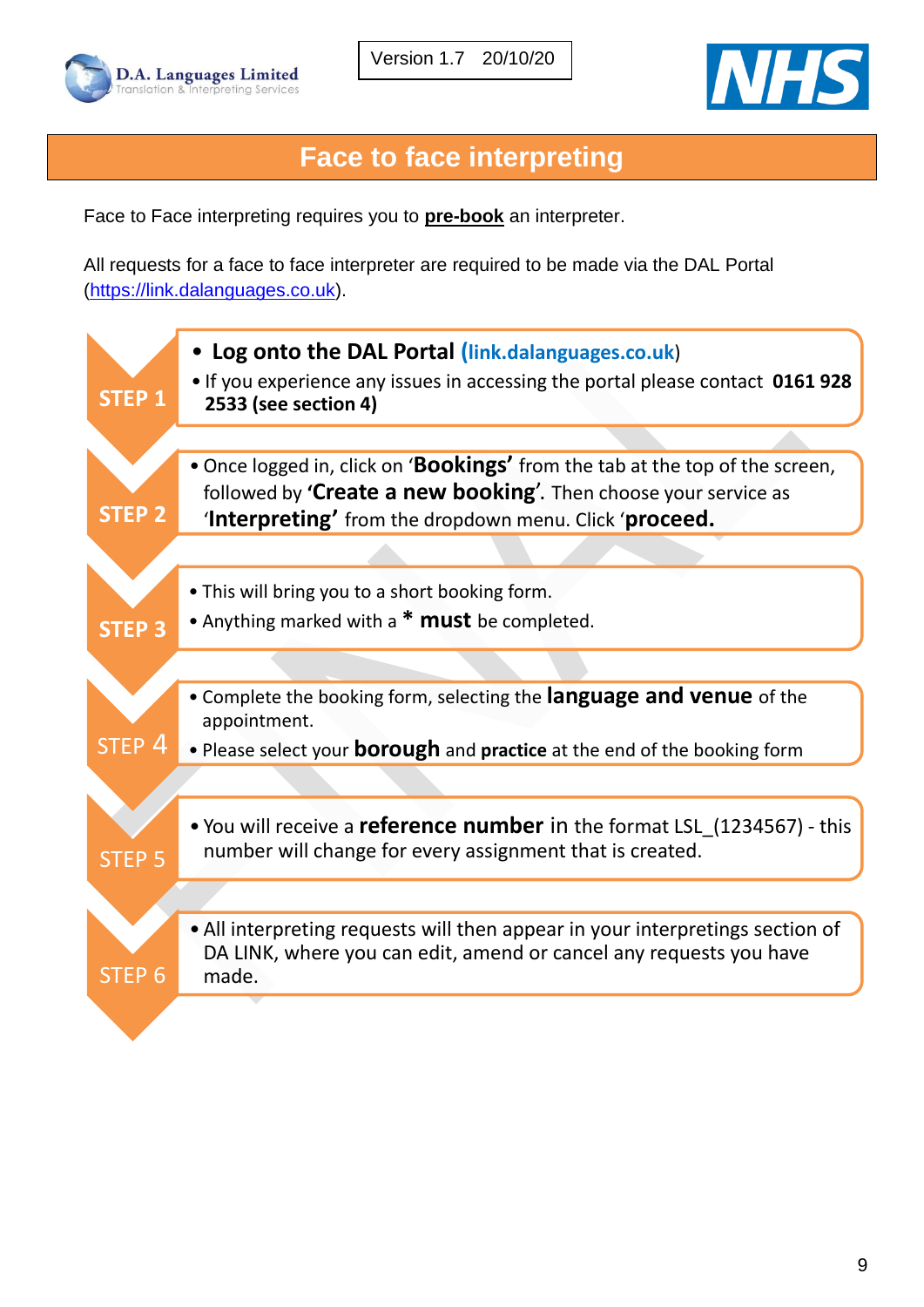



### **Translation and transcription**

<span id="page-9-0"></span>All translation requests are required to be made via the DAL Portal [\(link.dalanguages.co.uk\)](http://www.dalanguages.co.uk/).

Please note that this service only accepts the translation of a patient's medical notes into English from another language. Requests to translate any other materials are not permitted.

All requests will require commissioner approval. The following outlines how to make a request for written translation;

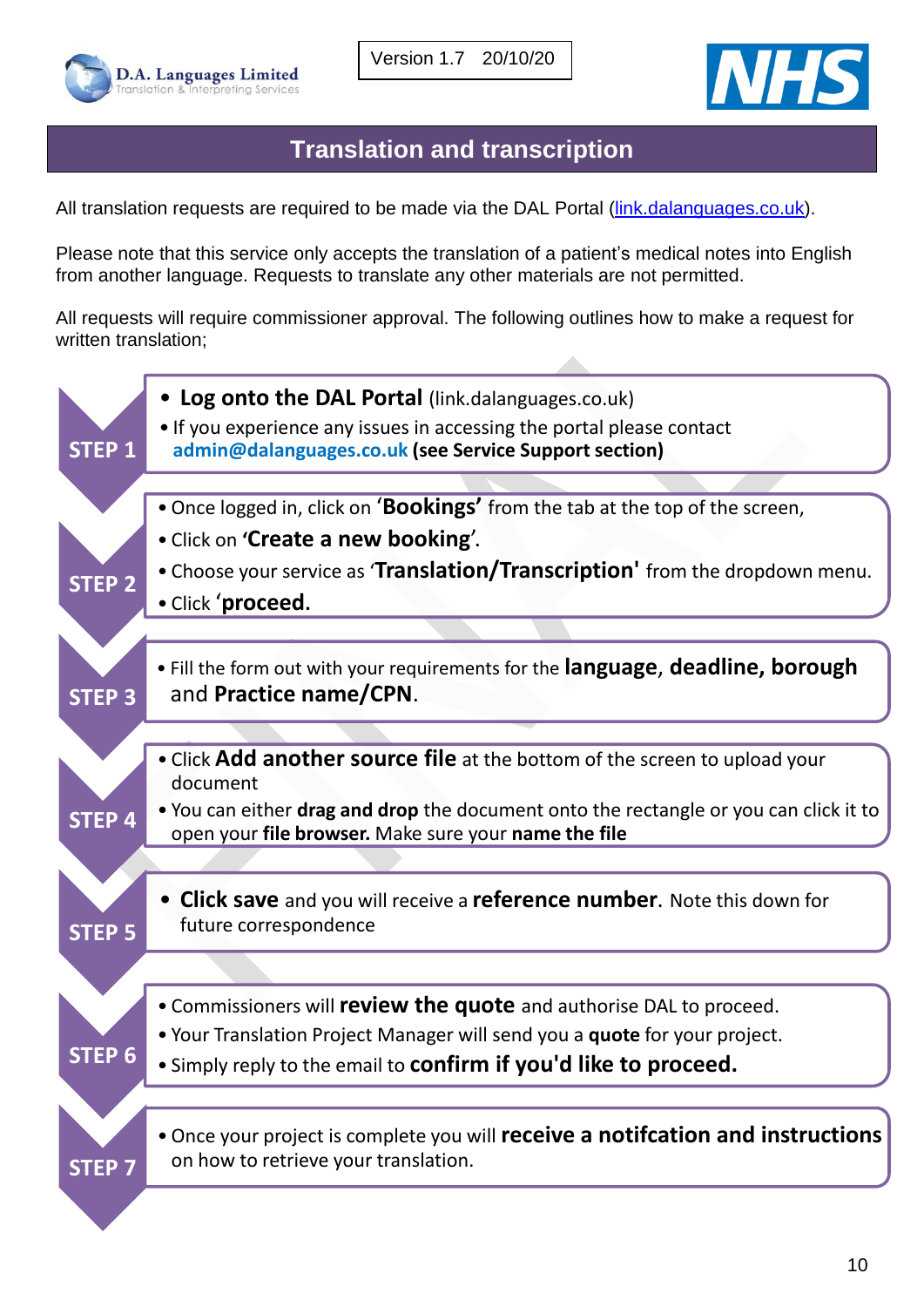



The following provides a summary of the process for written translation requests

**Practice makes a request via the DAL portal which is a secure link for the transfer of patient identifiable information.** 

D

**DAL will review all requests and provide a quote to commissioners for approval.** 

**Commissioners would review the request and quote and advise DAL if the quote is approved.** 

 $\blacksquare$ 

**DAL will respond accordingly y either proceeding with the request or sending it back to the practice.** 

**All requests to be responded to and completed within 14 days except in cases whereby longer time may be required i.e. request for rare languages.**

#### **To review your bookings**

#### <span id="page-10-0"></span>**For ongoing requests:**

- **1) Log onto the DAL Portal** [\(link.dalanguages.co.uk\)](http://www.dalanguages.co.uk/)
- **2)** Once logged in, click on '**Bookings'** from the tab at the top of the screen,
- **3)** Click on **'My Ordered Translations/Transcriptions**'
- **4)** A list of your ongoing requests will appear on the screen.
- **5)** To view a booking click 'edit' on the right-hand side to see the booking form.

#### **For completed requests:**

- **1) Log onto the DAL Portal** [\(link.dalanguages.co.uk\)](http://www.dalanguages.co.uk/)
- **2)** Once logged in, click on '**Bookings'** from the tab at the top of the screen,
- **3)** Click on **'My Completed Translations/Transcriptions**'
- **4)** A list of your ongoing requests will appear on the screen.
- **5)** To view a booking click 'edit' on the right-hand side to see the booking form.
- **6)** Scroll to the bottom of the form to see the delivery files.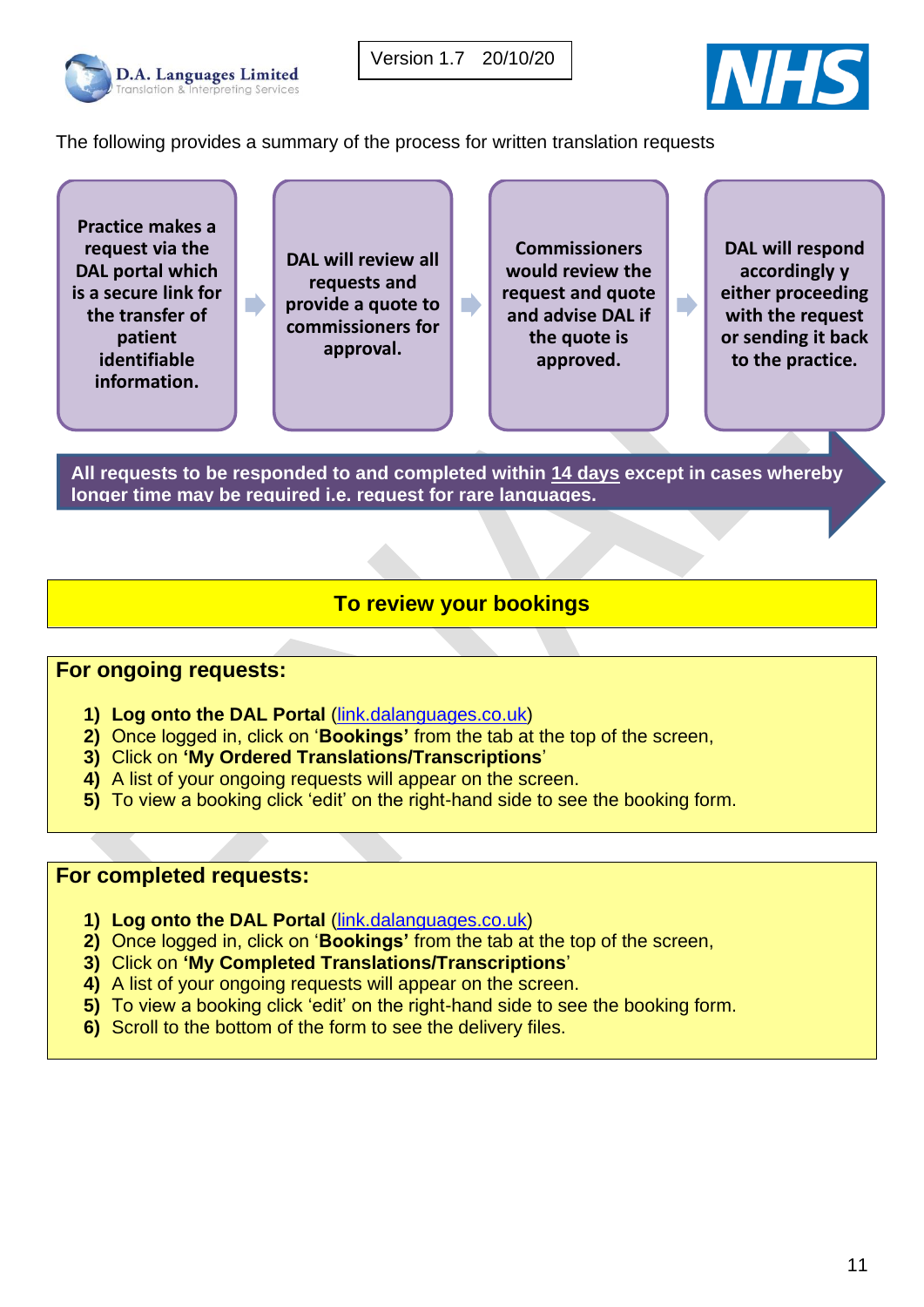



# <span id="page-11-0"></span>**4. DA Languages Portal**

The DA Languages portal is a single point of access for pre-booking an interpreter for the following;

- Video interpreting,
- face to face interpreting
- Written translation services.

The portal can be accessed by visiting **[https://link.dalanguages.co.uk](https://link.dalanguages.co.uk/)** 

All GP practices have been set up on the portal with a log-in and password.

*Password reset: Please note that all passwords need to be reset every 42 days. Please ensure you have an internal process to manage this.*

Please contact **[admin@dalanguages.co.uk](mailto:admin@dalanguages.co.uk) i**f you experience any issues with the portal.

## <span id="page-11-1"></span>**5. Service Support**

DA Languages has a team supporting practices across Lambeth, Lewisham and Southwark for all interpreting support. Please note the following contact details for any queries;

| <b>Portal Access</b>               |                                                                                                     |
|------------------------------------|-----------------------------------------------------------------------------------------------------|
| Issues with accessing the portal   | admin@dalanguages.co.uk.                                                                            |
| <b>Bookings</b>                    |                                                                                                     |
| Telephone interpreting contact:    | telephoneinterpreting@dalanguages.co.uk                                                             |
| Video interpreting contact:        | vri@dalanguages.co.uk                                                                               |
| Face to face interpreting contact: | teamnurture@dalanguages.co.uk                                                                       |
| Written translation contact:       | alice.firman@dalanguages.co.uk                                                                      |
| <b>BSL</b> bookings                | teamnurture@dalanguages.co.uk                                                                       |
| <b>Service Feedback</b>            |                                                                                                     |
| Feedback about the service         | louis.buxton@dalanguages.co.uk                                                                      |
|                                    | louis.buxton@dalanguages.co.uk                                                                      |
| <b>Issues and Complaints</b>       | ydavies@nhs.net<br>Please also see the complaints section of this guide<br>for further information. |
| <b>Borough Leads</b>               |                                                                                                     |
| Lambeth:                           | Antoinettescott@nhs.net<br><b>Antoinette Scott</b>                                                  |
| Lewisham:                          | <b>Yvonne Davies</b><br>ydavies@nhs.net                                                             |
| Southwark:                         | <b>Kirsty McAuley</b><br>k.mcauley1@nhs.net                                                         |

There is an Out of Hours Team that will pick up any requests when the office is closed, as well as telephone interpreting support on hand 24/7 via our operators.

If you are unable to reach anyone on the above please call DA Languages main office **0161 928 2533** who will direct your call.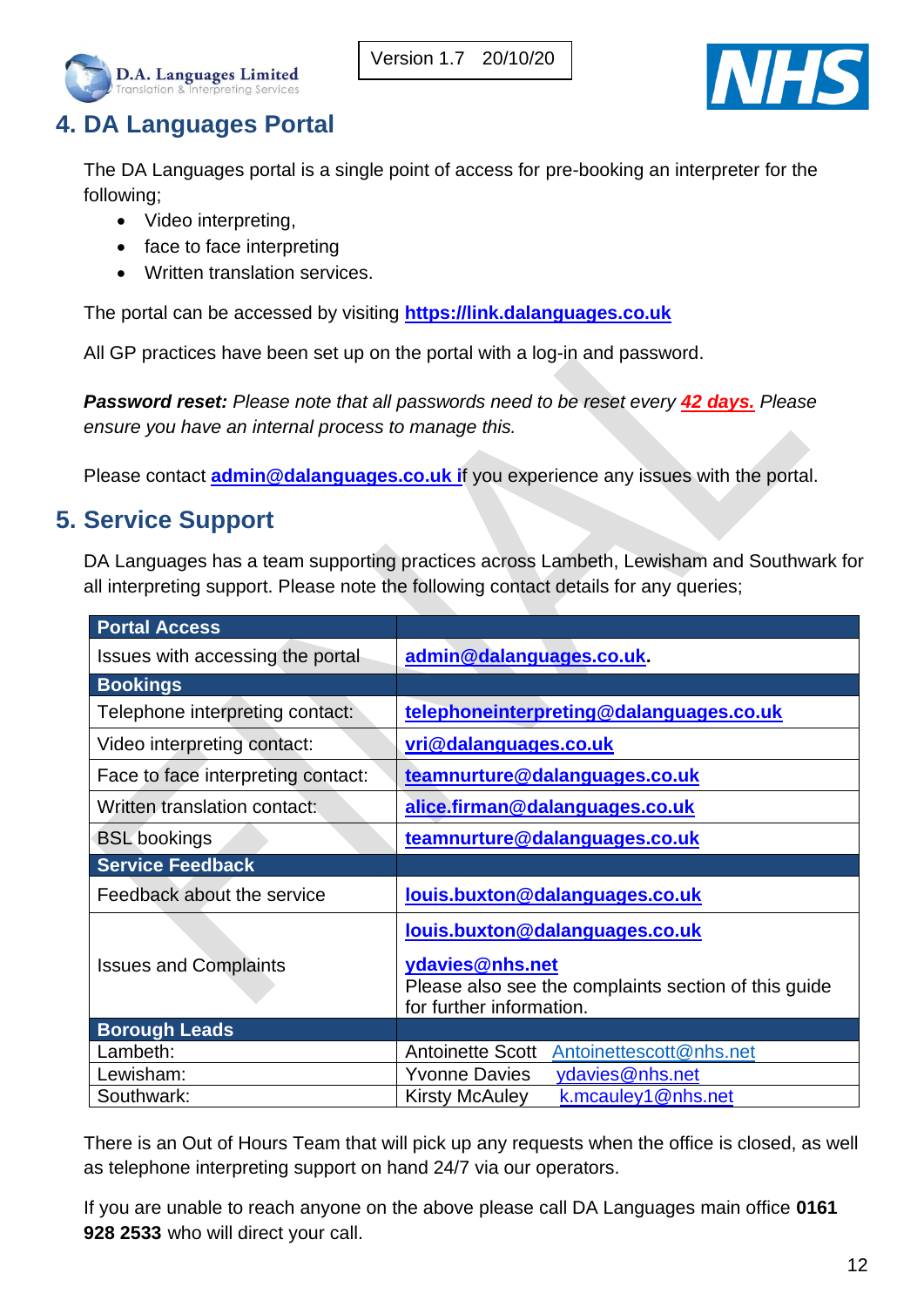





# <span id="page-12-0"></span>**6. Communications / Marketing Materials**

Marketing Materials such as posters and leaflets have been developed for both Practices on how to use the service and also for patients about how to access the service.

All marketing materials have been circulated to all GP practices across Lambeth, Lewisham and Southwark.

#### **Resources**

A summary of resources available is detailed below which can also be downloaded from the SEL GP Intranet pages [\(https://selondonccg.nhs.uk/covid\\_19/interpreting-services-primary](https://selondonccg.nhs.uk/covid_19/interpreting-services-primary-care/)[care/\)](https://selondonccg.nhs.uk/covid_19/interpreting-services-primary-care/)

#### **GP Practice Resources**

How to book an interpreter – Quick Guide Summary Poster

TELEPHONE guide and language codes

ON DEMAND VIDEO interpreting – 'how to log in from a PC or laptop'

ON DEMAND VIDEO interpreting – 'how to log in from a mobile device'

ON DEMAND VIDEO Interpreting – guide to 3 way calls

VIDEO INTERPRETING (Prebookable) - booking guide

FACE TO FACE booking guide

TRANSLATION booking guide

**Video How to guides**

• Telephone interpreting – 'How to' video

• On demand video interpreting – 'How to' video

## **Patient Resources**

Do you need an interpreter poster

Patient Language Identifier

Interpreting TV poster

| <b>Patient leaflet</b> (available in the following languages) |             |           |            |
|---------------------------------------------------------------|-------------|-----------|------------|
|                                                               | • Arabic    | $\bullet$ | Portuguese |
|                                                               | • Cantonese |           | Somalian   |
| $\bullet$                                                     | English     |           | Spanish    |
|                                                               | • Mandarin  |           | Turkish    |
| $\bullet$                                                     | Polish      |           | Vietnamese |

Patient information leaflets are also available to view on the SEL CCG webpage https://selondonccg.nhs.uk/what-we-do/**[interpreting-and-translation-service-in-lambeth](https://selondonccg.nhs.uk/?page_id=3755)[lewisham-and-southwark](https://selondonccg.nhs.uk/?page_id=3755)**/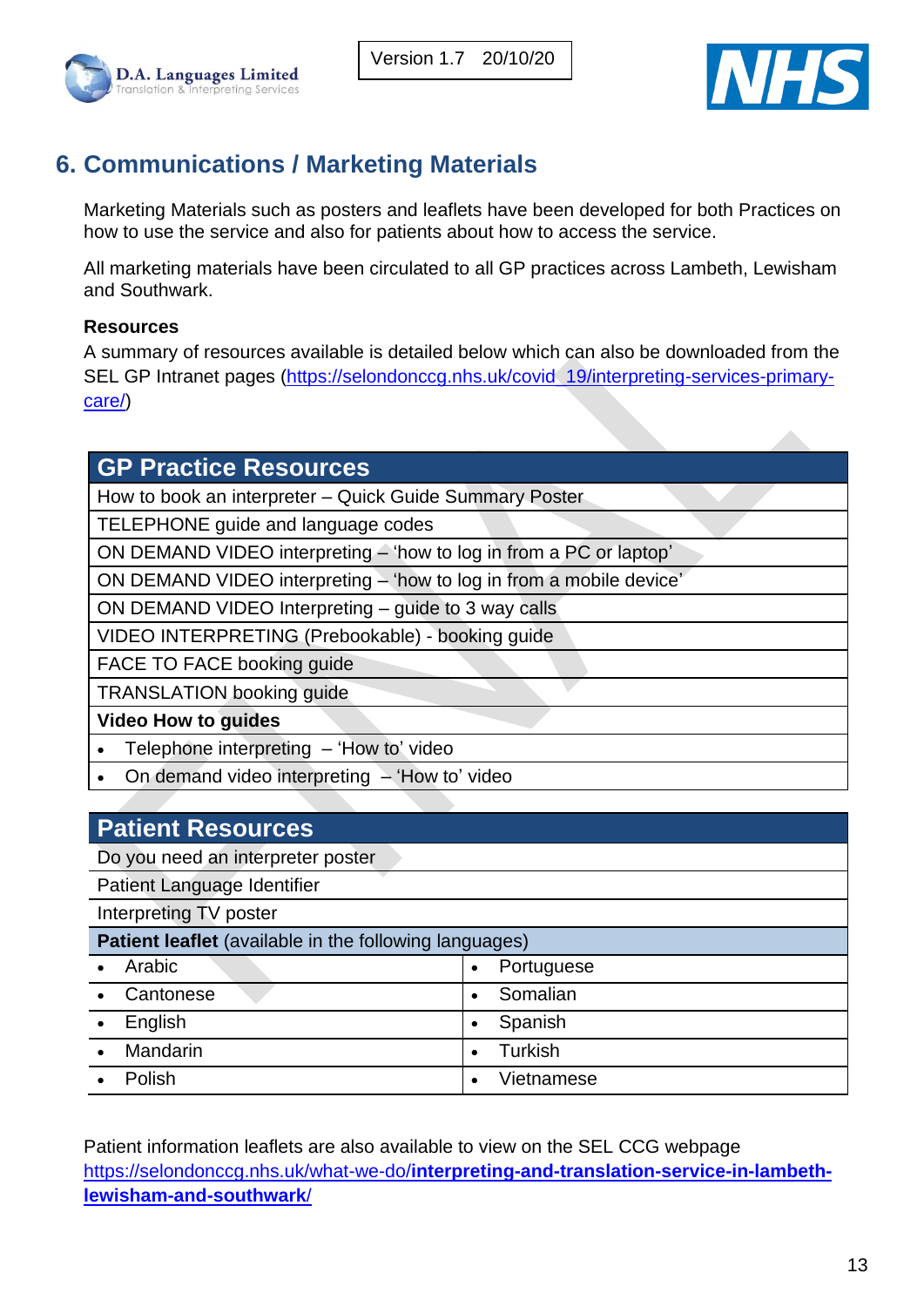



## <span id="page-13-0"></span>**7. Service User Feedback**

Commissioners undertook extensive engagement to develop the new service model with an aim to improve the experience of service users when accessing interpreting support.

To ensure continued improvements to the service are made, and to assist with future service developments we encourage all service users to provide feedback on their experiences.

DAL has a contractual obligation to capture service user feedback. This will happen in 2 ways;

- **1)** At the end of each interpreting booking the practice staff (GP/nurse) will be asked to rank the experience on a scale of 1 to 5 (1= poor and  $5 =$  exceptional)
- **2)** Annual service user feedback delivered via online surveys and/or focus groups. Materials will be made available in English and other languages.

If you, or a patient, have any feedback with regards to the service pleases email;

| Louis Buxton         | <b>DAL Implementation Manager</b> | louis.buxton@dalanguages.co.uk |
|----------------------|-----------------------------------|--------------------------------|
| <b>Yvonne Davies</b> | NHS SEL CCG Commissioning lead    | ydavies@nhs.net                |

## <span id="page-13-1"></span>**8. Issues and Complaints**

If you or a patient have an issue or a complaint regarding the service please email DAL direct on the following contact details and cc in the NHS SEL CCG commissioning lead;

| Louis Buxton  | <b>DAL Implementation Manager</b> | louis.buxton@dalanguages.co.uk |
|---------------|-----------------------------------|--------------------------------|
| Yvonne Davies | NHS SEL CCG Commissioning lead    | ydavies@nhs.net                |

Please note that is our policy that all complaints are acknowledged within 3 working days and should have a fully investigated response (in writing) within 25 calendar days.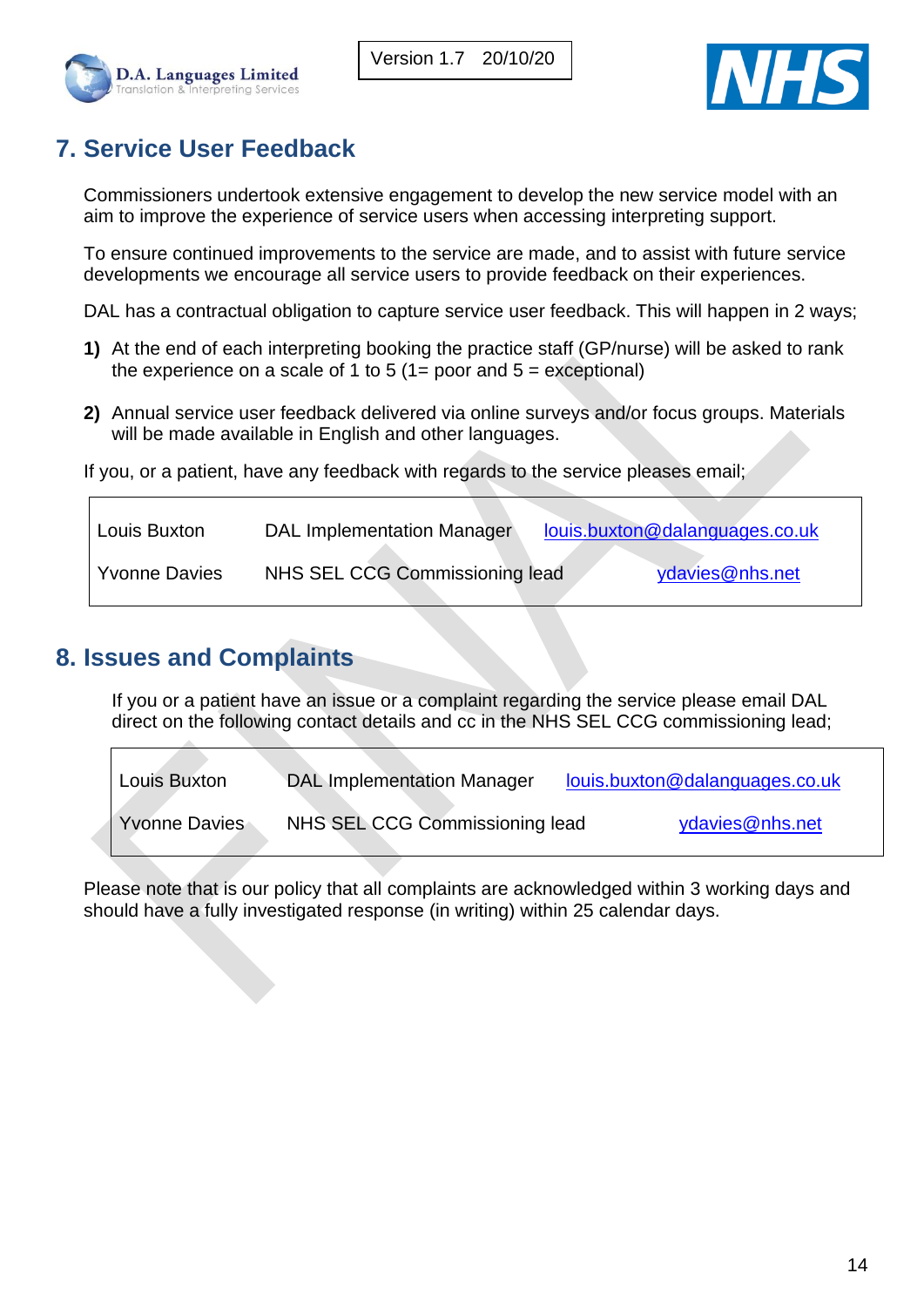



# <span id="page-14-0"></span>**9. Who is the service for?**

#### **a) Inclusion Criteria**

The Interpreting service is available for;

**Patients** registered with a GP practice in Lambeth, Lewisham or Southwark.

**Work force** located at any of the following primary care services located in Lambeth, Lewisham or Southwark;

### **General Practice**

**GP Extended Access Hubs**

**Primary Care Networks**

#### **b) Exclusion criteria**

- Interpreters are **not** permitted to undertake any administrative duties for or whilst at GP practices.
- This service is not for community led services hosted at a GP practice located within Lambeth, Lewisham and Southwark.

## <span id="page-14-1"></span>**10. Practice Guidance when booking an interpreter**

- **Personalised**  Every patients interpreting needs are different and should therefore be considered when booking an interpreter.
- **Interpreting support -** The type of interpreting support provided should be considered based on the patient's interpreting and medical needs.

| <b>Telephone/ Video</b> | In most cases where patients require interpreting support, Telephone                                                                                                                      |
|-------------------------|-------------------------------------------------------------------------------------------------------------------------------------------------------------------------------------------|
| interpreting            | or video interpreting should be used.                                                                                                                                                     |
| <b>British Sign</b>     | Video or face to face interpreting should be considered for those that                                                                                                                    |
| Language (BSL)          | are hard of hearing.                                                                                                                                                                      |
| <b>Face to Face</b>     | Should be considered for patients that have additional needs and / or<br>are vulnerable; for example those that are hard of hearing, children,<br>Patients with mental health conditions. |

- **EMIS** A patients interpreting needs should be recorded on their GP records (EMIS). Relevant READ codes should be added accordingly.
- **Service Information** Ensure that information on how to access an interpreter is readily available and communicated to patients i.e. patient posters/leaflets, TV Posters, practice webpage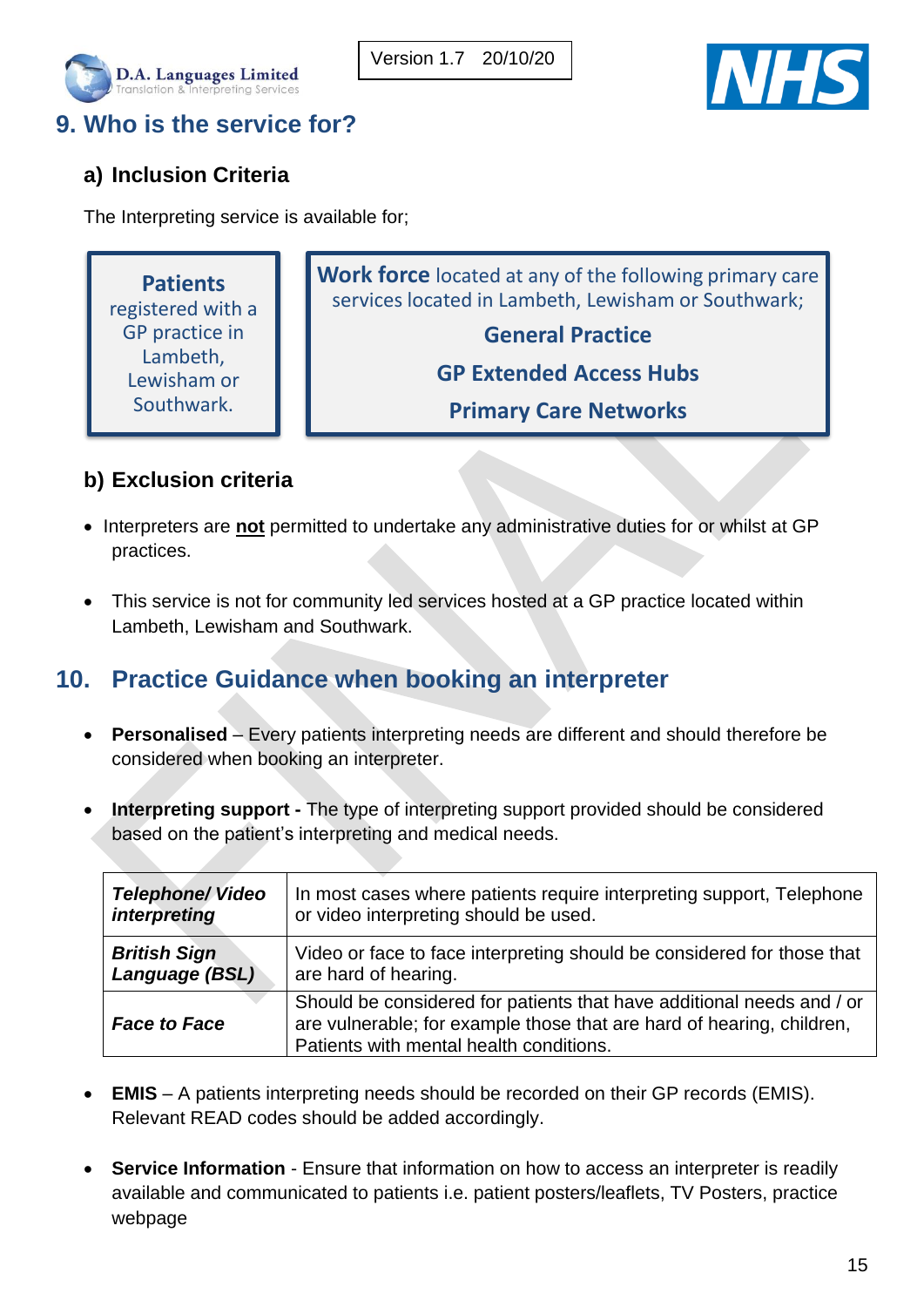



## <span id="page-15-0"></span>**11. Aims of the service**



#### **a) Providing Equal access to all requiring interpreting support**

• Equal access to all requiring interpreting support should be the same regardless of their interpreting needs. This service provides multiple service types to ensure that an

#### **b) Personalised approach**

- Patients should be asked of their language requirements when registering with the GP Practice.
- Given the on-demand nature of the services offered by DA Languages, patients can request an interpreter at a time that suits them rather than having set days for patients with language requirements.
- All bookings must be made on an individual patient basis to determine that the support requested is identified as the most appropriate and is based on the individual needs of the patient, this by definition means no block bookings of an individual interpreter is permitted.
- All patients must be treated with dignity and respect at all times

#### **c) User friendly and easy to access**

- The Interpreting and Translation service is available to every practice within Lewisham, Southwark and Lambeth
- It is recognised that how patients access primary care is variable and can be either planned or unplanned therefore to meet this varying demand we have developed the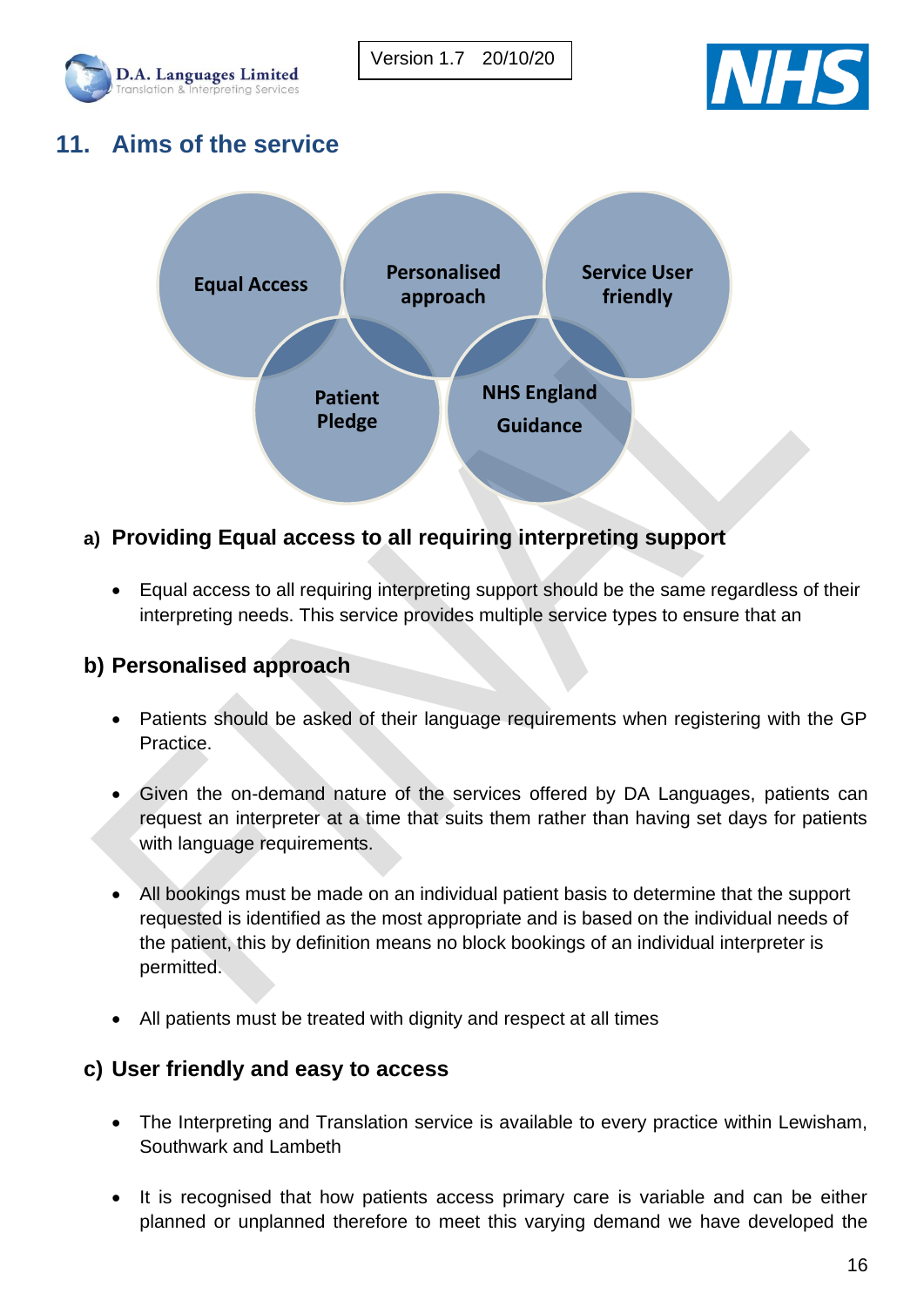



service to allow practices with access to multiple formats to a) meet the needs of the patients and b) meet the demands of when the services is required i.e. on demand 'v' pre-bookable

- **Pre-bookable requests**: These can be made through a single point of access for prebookable interpreters (Video, Face to face and translation services)
- **On demand requests** require no booking and are available for
	- o Telephone
	- o On demand Video (Spoken)
	- o One demand (non-spoken i.e. BSL)
- The systems in place are completely automated, ensuring that you have a central place to view and access all legacy or upcoming requests made via DA Languages. Remote services (telephone and video interpreting) are available on-demand, meaning that there is no need for staff to pre-book and take time out of busy schedules to arrange this. DA Languages has made this service available 24/7 so any late appointments where an interpreter is required can now be fulfilled without any worries for GP staff.

#### **d) Patient pledge including dignity, respect and unconscious bias**

As a service, we have committed the following pledge to our patients;

- o You will not wait longer for your healthcare, treatment or advice because there is no interpreter or translation available.
- $\circ$  Your interpreters and translators will have good, up-to-date and/or current knowledge of medical terms and experience of working in healthcare.
- $\circ$  Your interpreters and translators will have a good knowledge of your own language and English.
- o You will be treated with dignity, courtesy and respect by interpreters and translators and your culture, lifestyle and values respected.
- $\circ$  Your interpreters and translators will be on time for appointments and will give you enough time to ask questions.
- o Your interpreters and translators will translate everything that is said and only what is said and not comment or discuss you or your health with other people.
- $\circ$  You will only need to tell us once which language you speak and if you have any other needs.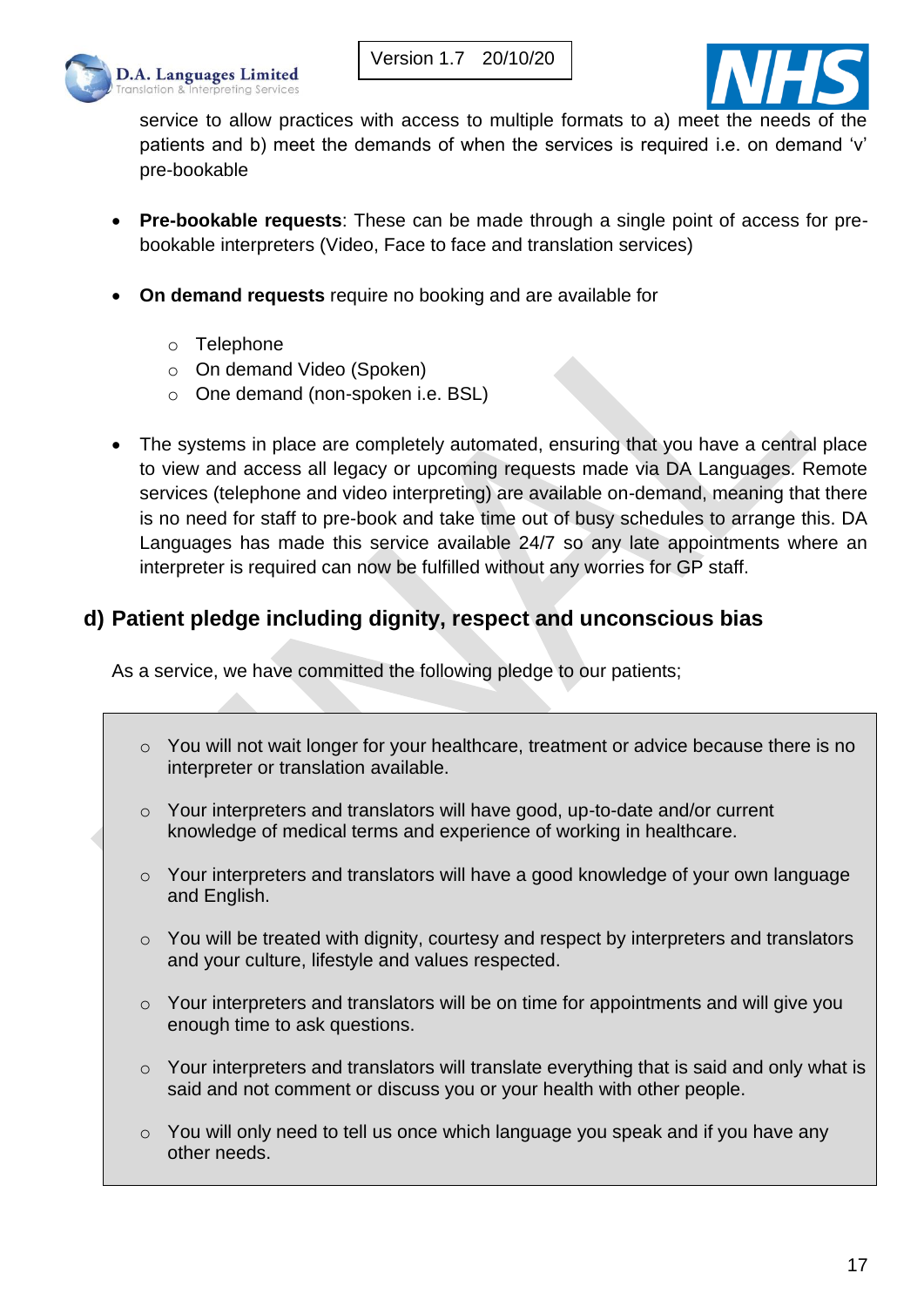



## **e) NHS England recommendations ( including recording of patients' interpreting needs on EMIS)**

- NHS England has outlined core recommendations for interpreting services for primary care [https://www.england.nhs.uk/publication/guidance-for-commissioners-interpreting](https://www.england.nhs.uk/publication/guidance-for-commissioners-interpreting-and-translation-services-in-primary-care/)[and-translation-services-in-primary-care/](https://www.england.nhs.uk/publication/guidance-for-commissioners-interpreting-and-translation-services-in-primary-care/)
- Through the commissioning of this service and through continued service improvements we are aspiring to achieve these recommendations.

#### **EMIS:**

- A patients language and communications needs are to be recorded in a patient EMIS records outlining the requirements needed. They should include:
	- o Their language and communication requirements
	- o If they have a preference of gender for an interpreter
	- $\circ$  Any cultural/religious requirements that may impact their access to an interpreter
	- o Any other special circumstances, e.g. whether the patient must have a face-toface linguist rather than a remote interpreter.
- Please ensure that the relevant **READ (SNOMED**) codes are assigned to a patient's record to reflect their language and communication needs. This will assist us in understanding the number of registered patients that have interpreting needs and also how we can ensure these needs are met as part of continued service improvements.

#### **APPOINTMENTS**

- Where possible a double appointment should be made available for any patient that has requested to book an appointment with a GP or nurse at their surgery and require interpreting support.
- Where it is not possible to allocate a double appointment (Urgent/ on the day), telephone or on demand video interpreting should be used.

# <span id="page-17-0"></span>**12. Background information**

NHS Commissioners across Lambeth, Lewisham and Southwark have reviewed interpreting and translation service for patients in GP surgeries and worked together to make improvements to the service to ensure that it meets the needs of the local population.

We spoke to and surveyed people to understand their experience of interpreting services in GP surgeries and whether they were aware of the service. We also spoke to GPs, nurses and receptionists as well. What people told us helped us to develop a new service and we have appointed DA Languages Ltd who will provide the service from March 2020.

#### **Service Review**

Between October 2018 – January 2019, we listened to and talked with people that use our interpreting service to tell us about their experience of the service and whether it meets